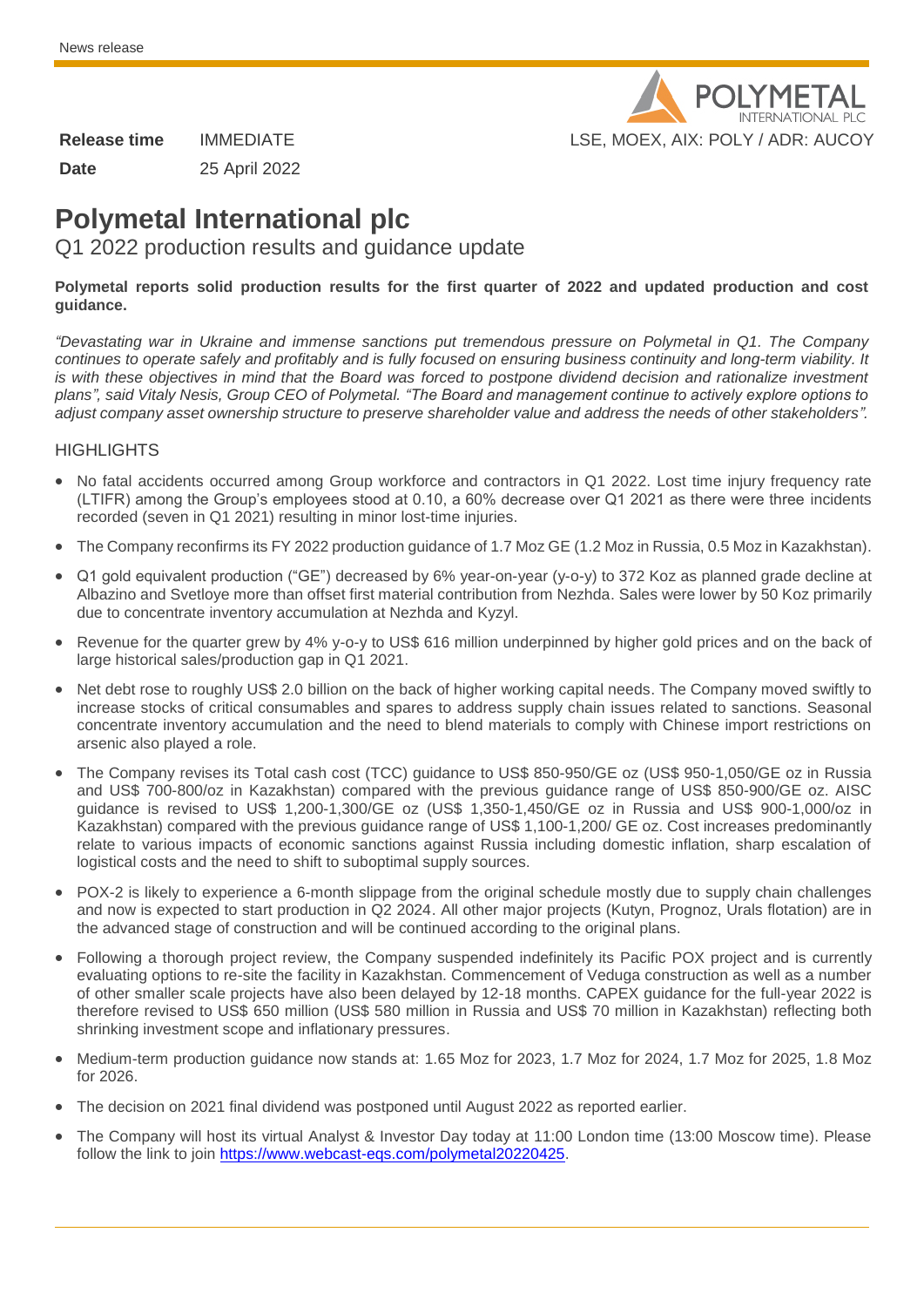### OPERATING HIGHLIGHTS

|                                   | 3 months ended Mar 31, |          | % change <sup>1</sup> |  |
|-----------------------------------|------------------------|----------|-----------------------|--|
|                                   | 2022                   | 2021     |                       |  |
| Waste mined, Mt                   | 55.0                   | 45.4     | $+21%$                |  |
| Underground development, km       | 23.9                   | 23.0     | $+4%$                 |  |
| Ore mined, Mt                     | 4.3                    | 3.8      | $+14%$                |  |
| Open-pit                          | 3.3                    | 2.8      | $+18%$                |  |
| Underground                       | 1.0                    | 1.0      | $+4%$                 |  |
| Ore processed, Mt                 | 4.1                    | 3.6      | $+13%$                |  |
| Average GE grade processed, g/t   | 3.5                    | 4.0      | $-13%$                |  |
| Production                        |                        |          |                       |  |
| Gold, Koz                         | 315                    | 337      | $-6\%$                |  |
| Silver, Moz                       | 4.5                    | 4.6      | $-2%$                 |  |
| Gold equivalent, Koz <sup>2</sup> | 372                    | 394      | $-6%$                 |  |
| <b>Sales</b>                      |                        |          |                       |  |
| Gold, Koz                         | 268                    | 280      | $-4%$                 |  |
| Silver, Moz                       | 4.4                    | 3.7      | $+17%$                |  |
| Revenue, US\$m <sup>3</sup>       | 616                    | 593      | $+4%$                 |  |
| Net debt, US\$m <sup>4</sup>      | 1,978                  | 1,647    | $+20%$                |  |
| Safety                            |                        |          |                       |  |
| LTIFR (Employees) <sup>5</sup>    | 0.10                   | 0.25     | $-60%$                |  |
| <b>Fatalities</b>                 | 0                      | $\Omega$ | <b>NA</b>             |  |

*Notes: (1) % changes can be different from zero even when absolute numbers are unchanged because of rounding. Likewise, % changes can be equal to zero when absolute numbers differ due to the same reason. This note applies to all tables in this release.*

*(2) Based on 80:1 Au/Ag conversion ratio and excluding base metals. Comparative data for 2021 restated accordingly (120:1 Au/Ag conversion ratio was used previously).*

*(3) Calculated based on the unaudited consolidated management accounts.*

(4) Non-IFRS measure based on unaudited consolidated management accounts. Comparative information is presented for 31 December 2021.

*(5) LTIFR = lost time injury frequency rate per 200,000 hours worked.* 

#### PRODUCTION BY MINE

|                        | 3 months ended Mar 31, |      | $\%$      |
|------------------------|------------------------|------|-----------|
|                        | 2022                   | 2021 | change    |
| <b>GOLD EQ. (KOZ)1</b> |                        |      |           |
| Kyzyl                  | 82                     | 89   | $-8%$     |
| Dukat                  | 66                     | 66   | $-1%$     |
| Varvara                | 57                     | 60   | $-4%$     |
| Albazino               | 56                     | 77   | $-27%$    |
| Omolon                 | 40                     | 47   | $-16%$    |
| Nezhda                 | 30                     | ٠    | <b>NA</b> |
| Voro                   | 20                     | 22   | $-10%$    |
| Svetloye               | 19                     | 27   | $-30%$    |
| Mayskoye               | 3                      | 6    | $-55%$    |
| <b>TOTAL</b>           | 372                    | 394  | $-6%$     |

*Notes: (1) Based on 80:1 Au/Ag conversion ratio and excluding base metals. Comparative data for 2021 restated accordingly 120:1 Au/Ag conversion ratio was used).*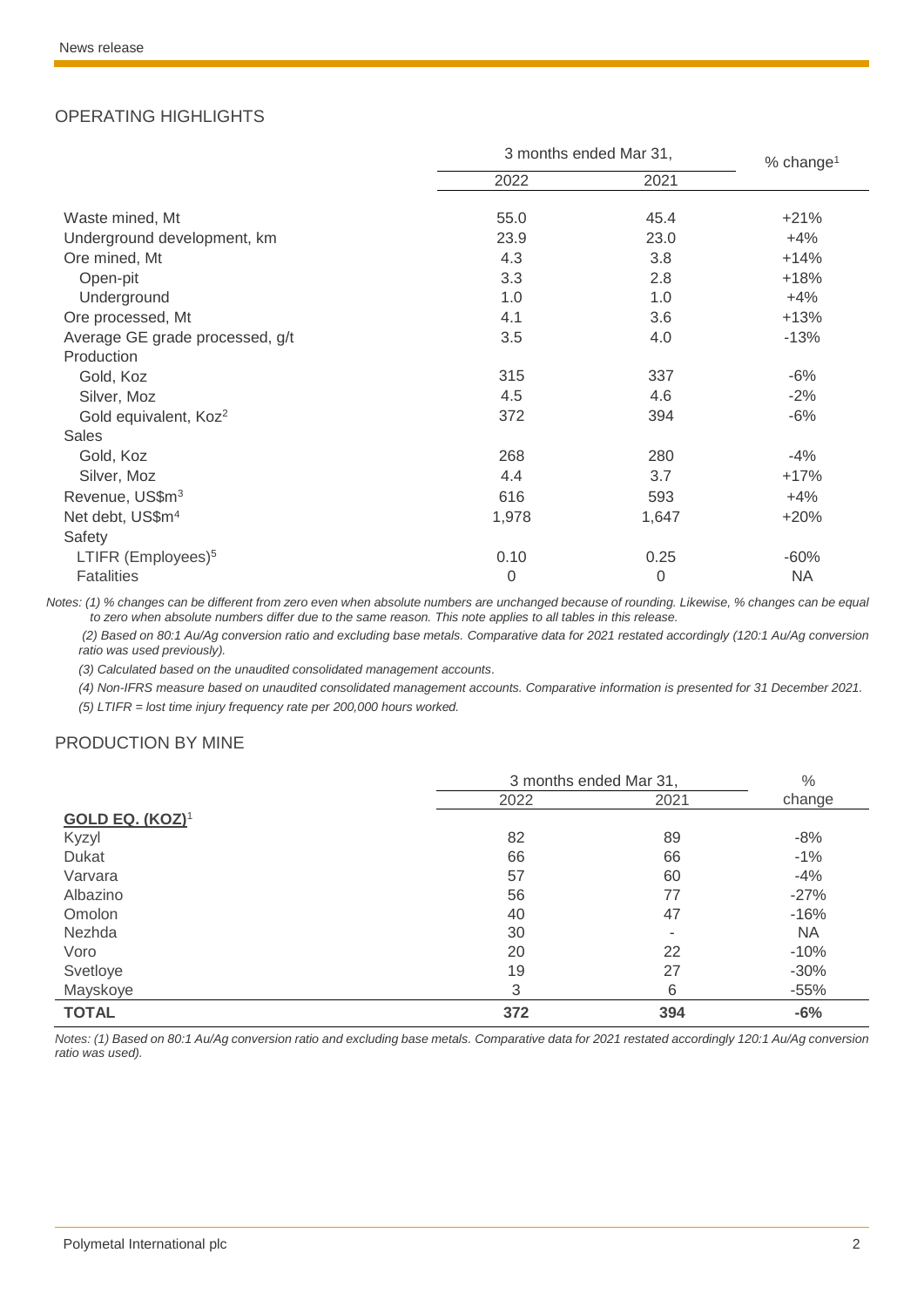#### CONFERENCE CALL AND WEBCAST

The management will discuss Q1 production results during the Analyst & Investor Day today at 11:00 London time (13:00 Moscow time). Please follow the link to join [https://www.webcast-eqs.com/polymetal20220425.](https://www.webcast-eqs.com/polymetal20220425)

## **Enquiries**

| <b>Investor Relations</b> |                               |
|---------------------------|-------------------------------|
| <b>Polymetal</b>          | ir@polymetalinternational.com |
| Evgeny Monakhov           | +44 20 7887 1475 (UK)         |
| <b>Timofey Kulakov</b>    |                               |
| <b>Kirill Kuznetsov</b>   | +7 812 334 3666 (Russia)      |

#### **Forward-looking statements**

DUE TO THE RECENT MASSIVE DDOS ATTACKS, OUR WEBSITE MAY BE TEMPORARILY UNAVAILABLE, THOUGH WE WILL CONTINUE DISTRIBUTION AND PUBLISHING ALL OUR ANNOUNCEMENTS THERE. THEY WILL BE FULLY AVAILABLE WHEN THE SITE RETURNS TO NORMAL OPERATION.

This release may include statements that are, or may be deemed to be, "forward-looking statements". These forward-looking statements speak only as at the date of this release. These forward-looking statements can be identified by the use of forward-looking terminology, including the words "targets", "believes", "expects", "aims", "intends", "will", "may", "anticipates", "would", "could" or "should" or similar expressions or, in each case their negative or other variations or by discussion of strategies, plans, objectives, goals, future events or intentions. These forward-looking statements all include matters that are not historical facts. By their nature, such forward-looking statements involve known and unknown risks, uncertainties and other important factors beyond the company's control that could cause the actual results, performance or achievements of the company to be materially different from future results, performance or achievements expressed or implied by such forward-looking statements. Such forward-looking statements are based on numerous assumptions regarding the company's present and future business strategies and the environment in which the company will operate in the future. Forward-looking statements are not guarantees of future performance. There are many factors that could cause the company's actual results, performance or achievements to differ materially from those expressed in such forwardlooking statements. The company expressly disclaims any obligation or undertaking to disseminate any updates or revisions to any forward-looking statements contained herein to reflect any change in the company's expectations with regard thereto or any change in events, conditions or circumstances on which any such statements are based.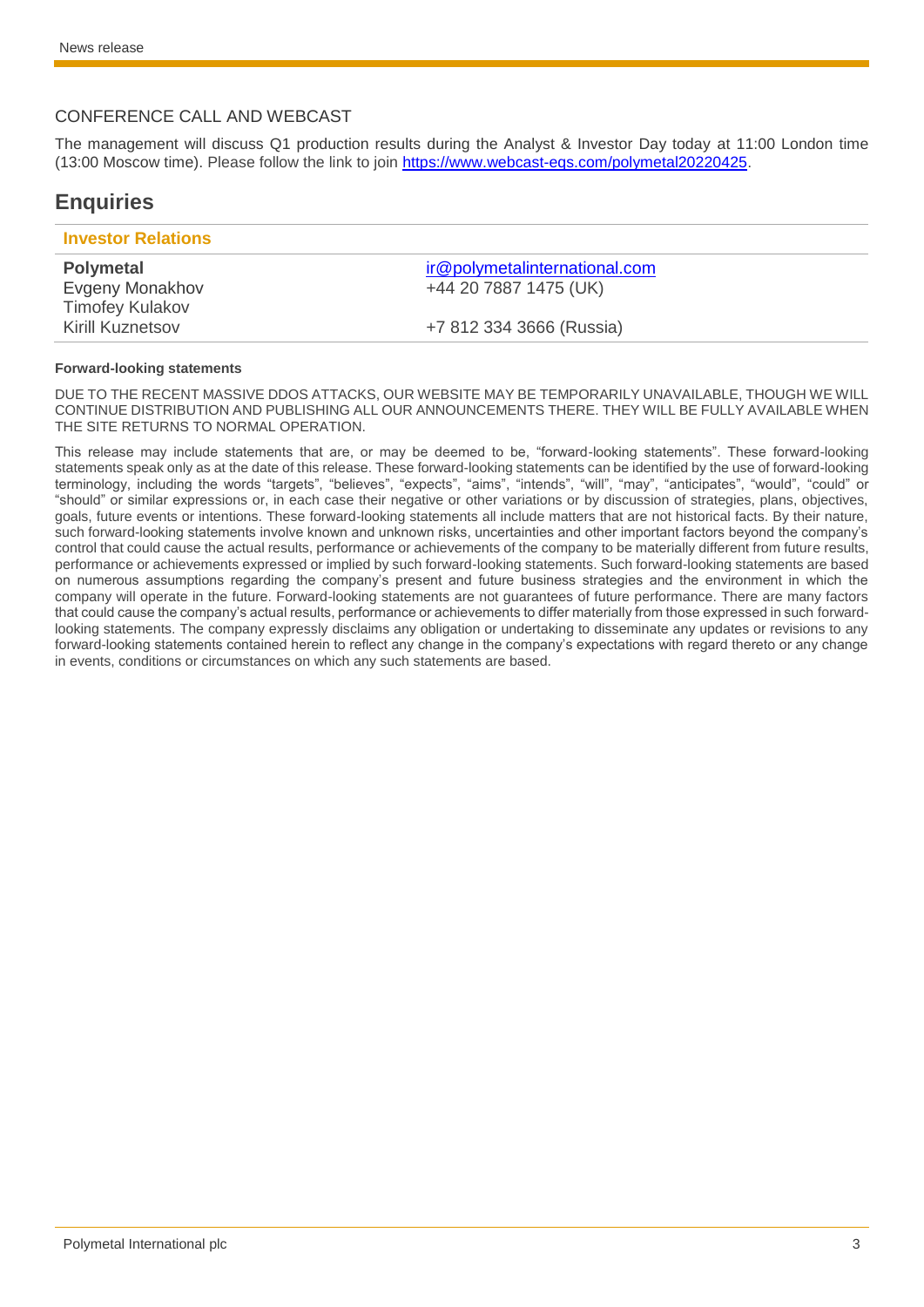KYZYL

|                                       | 3 months ended Mar 31, |       |          |  |
|---------------------------------------|------------------------|-------|----------|--|
|                                       | 2022                   | 2021  | % change |  |
| <b>MINING</b>                         |                        |       |          |  |
| Waste mined, Mt                       | 20.7                   | 20.2  | $+2%$    |  |
| Ore mined (open-pit), Kt              | 584                    | 556   | $+5%$    |  |
| <b>PROCESSING</b>                     |                        |       |          |  |
| Ore processed, Kt                     | 551                    | 563   | $-2%$    |  |
| Gold grade, g/t                       | 4.8                    | 6.0   | $-20%$   |  |
| Gold recovery                         | 87.7%                  | 88.8% | $-1%$    |  |
| Gold in concentrate, Koz <sup>1</sup> | 73                     | 96    | $-24%$   |  |
| Concentrate shipped, Kt               | 10.8                   | 27.0  | $-60%$   |  |
| Payable gold shipped, Koz             | 20                     | 46    | $-57%$   |  |
| <b>Amursk POX</b>                     |                        |       |          |  |
| Concentrate processed, Kt             | 14                     | 12    | $+13%$   |  |
| Gold recovery                         | 94.6%                  | 92.4% | $+2%$    |  |
| Gold produced, Koz                    | 62                     | 43    | $+44%$   |  |
| <b>TOTAL PRODUCTION</b>               |                        |       |          |  |
| Gold, Koz                             | 82                     | 89    | $-8%$    |  |

*Note: (1) For information only; not considered as gold produced and therefore not reflected in the table representing total production. It will be included in total production upon shipment to off-taker or dore production at Amursk POX. (2) To be further processed at Amursk POX.*

In Q1, gold production at Kyzyl contracted by 8% as the mining was focused on the eastern part of the pit with lower grade (where historical underground workings are located), and due to concentrate stockpiling to form batches with sufficiently low arsenic content to be shipped to China. The inventory is expected to be drawn down in the following quarters.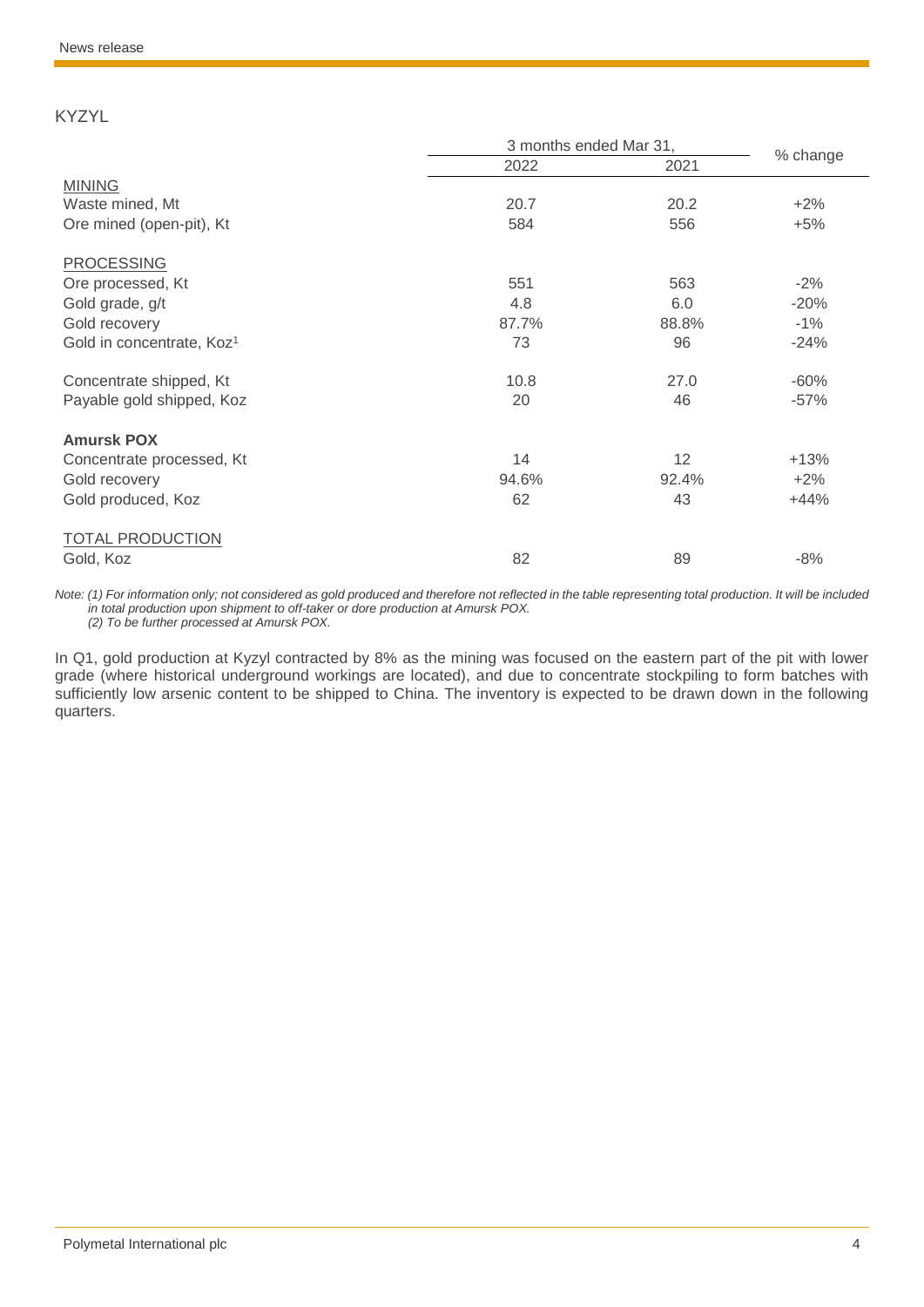### DUKAT OPERATIONS

|                               |       | 3 months ended Mar 31, |          |
|-------------------------------|-------|------------------------|----------|
|                               | 2022  | 2021                   | % change |
| <b>MINING</b>                 |       |                        |          |
| Waste mined, Mt               | 0.9   | 0.4                    | $+122%$  |
| Underground development, km   | 11.6  | 11.7                   | $-1%$    |
| Ore mined, Kt                 | 633   | 645                    | $-2%$    |
| Open-pit                      | 107   | 104                    | $+3%$    |
| Underground                   | 527   | 542                    | $-3%$    |
| <b>PROCESSING</b>             |       |                        |          |
| <b>Omsukchan concentrator</b> |       |                        |          |
| Ore processed, Kt             | 515   | 513                    | $+1%$    |
| Grade                         |       |                        |          |
| Gold, g/t                     | 0.7   | 0.5                    | $+42%$   |
| Silver, g/t                   | 249   | 252                    | $-1%$    |
| Recovery <sup>1</sup>         |       |                        |          |
| Gold                          | 83.7% | 83.2%                  | $+1%$    |
| Silver                        | 84.9% | 86.8%                  | $-2%$    |
| Production                    |       |                        |          |
| Gold, Koz                     | $9\,$ | $\,6\,$                | $+42%$   |
| Silver, Moz                   | 3.4   | 3.5                    | $-4%$    |
| Lunnoye plant                 |       |                        |          |
| Ore processed, Kt             | 115   | 116                    | $-0%$    |
| Grade                         |       |                        |          |
| Gold, g/t                     | 1.9   | 1.5                    | $+28%$   |
| Silver, g/t                   | 185   | 252                    | $-27%$   |
| Recovery <sup>1</sup>         |       |                        |          |
| Gold                          | 91.5% | 91.7%                  | $-0%$    |
| Silver                        | 92.7% | 92.2%                  | $+1%$    |
| Production                    |       |                        |          |
| Gold, Koz                     | $6\,$ | 5                      | $+26%$   |
| Silver, Moz                   | 0.7   | 0.9                    | $-24%$   |
| <b>TOTAL PRODUCTION</b>       |       |                        |          |
| Gold, Koz                     | 15    | 11                     | $+35%$   |
| Silver, Moz                   | 4.0   | 4.4                    | $-8%$    |

*Notes: (1) Technological recovery, includes gold and silver within work-in-progress inventory.*

Dukat Q1 gold production was above the plan as the Company reached high-grade ore blocks at the Dukat mine. Silver output was lower in line with the budget.

At Primorskoye, the Company will be stockpiling ore to ship it by sea to customers during the navigation period in H2 2022.

Waste mined jumped y-o-y due to mining of crown pillar at the Dukat open pit.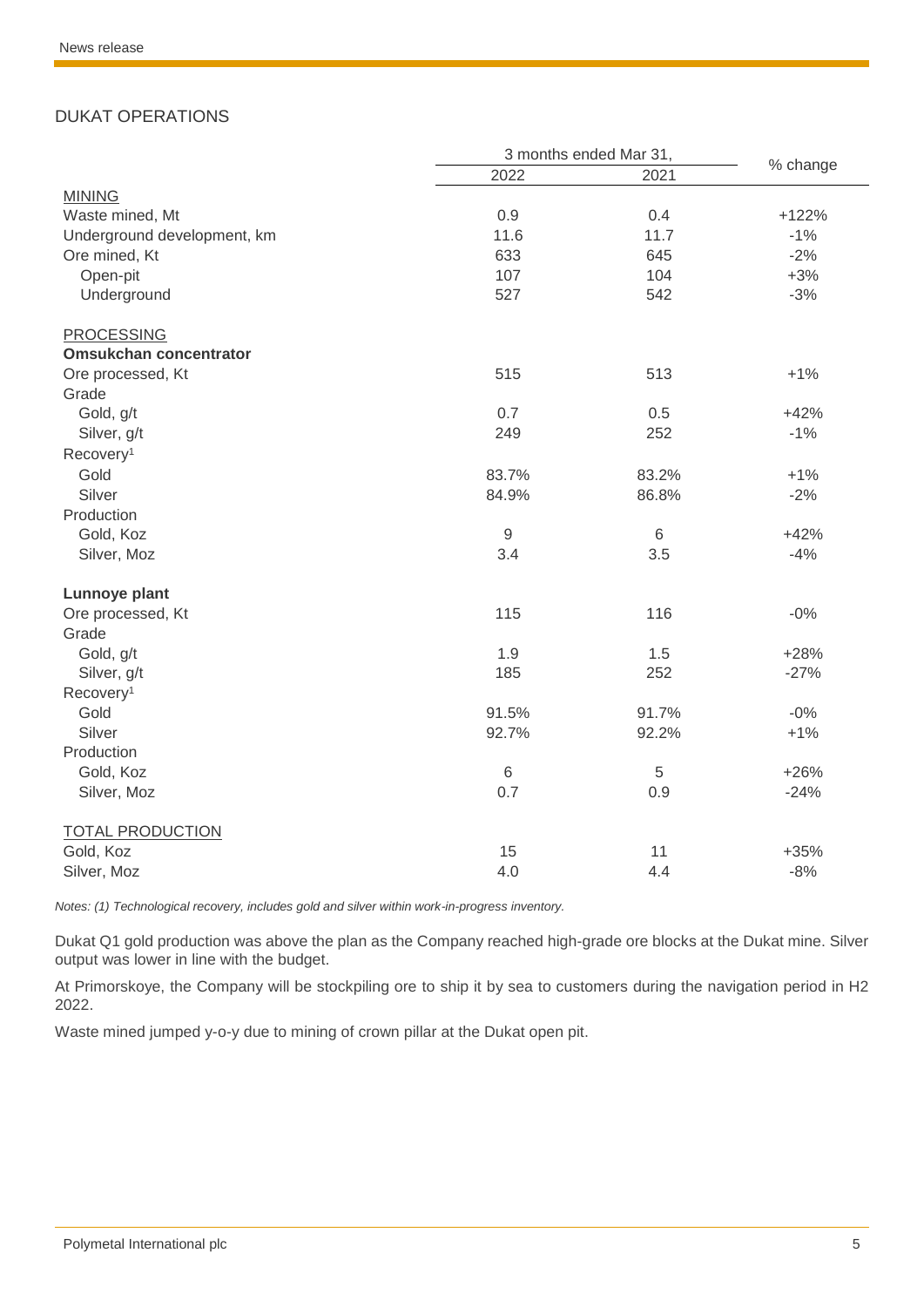### VARVARA

|                                | 3 months ended Mar 31, |       |          |
|--------------------------------|------------------------|-------|----------|
|                                | 2022                   | 2021  | % change |
| <b>MINING</b>                  |                        |       |          |
| Waste mined, Mt                | 11.0                   | 9.5   | $+16%$   |
| Ore mined, Kt                  | 957                    | 1,056 | $-9%$    |
| <b>PROCESSING</b>              |                        |       |          |
| Leaching                       |                        |       |          |
| Ore processed, Kt              | 769                    | 764   | $+1%$    |
| Gold grade, g/t                | 1.7                    | 1.7   | $+1%$    |
| Gold recovery <sup>1</sup>     | 89.6%                  | 86.4% | $+4%$    |
| Gold production (in dore), Koz | 45                     | 46    | $-2%$    |
| <b>Flotation</b>               |                        |       |          |
| Ore processed, Kt              | 179                    | 190   | $-6%$    |
| Gold grade, g/t                | 2.8                    | 2.5   | $+12%$   |
| Recovery <sup>1</sup>          | 88.5%                  | 84.6% | $+5%$    |
| Gold in concentrate, Koz       | 11                     | 13    | $-14%$   |
| <b>TOTAL PRODUCTION</b>        |                        |       |          |
| Gold, Koz                      | 57                     | 60    | $-4%$    |

*Note: (1) Technological recovery, includes gold and copper within work-in-progress inventory. Does not include toll-treated ore.*

At Varvara, gold recovery at the leaching circuit improved by 4 p.p. y-o-y following flowsheet improvements. At the flotation plant, grade and recoveries increased driven by larger volumes and better quality of third-party ore.

Mine's gold production contracted y-o-y on the back of high base of Q1 2021 when significant work-in-progress was released.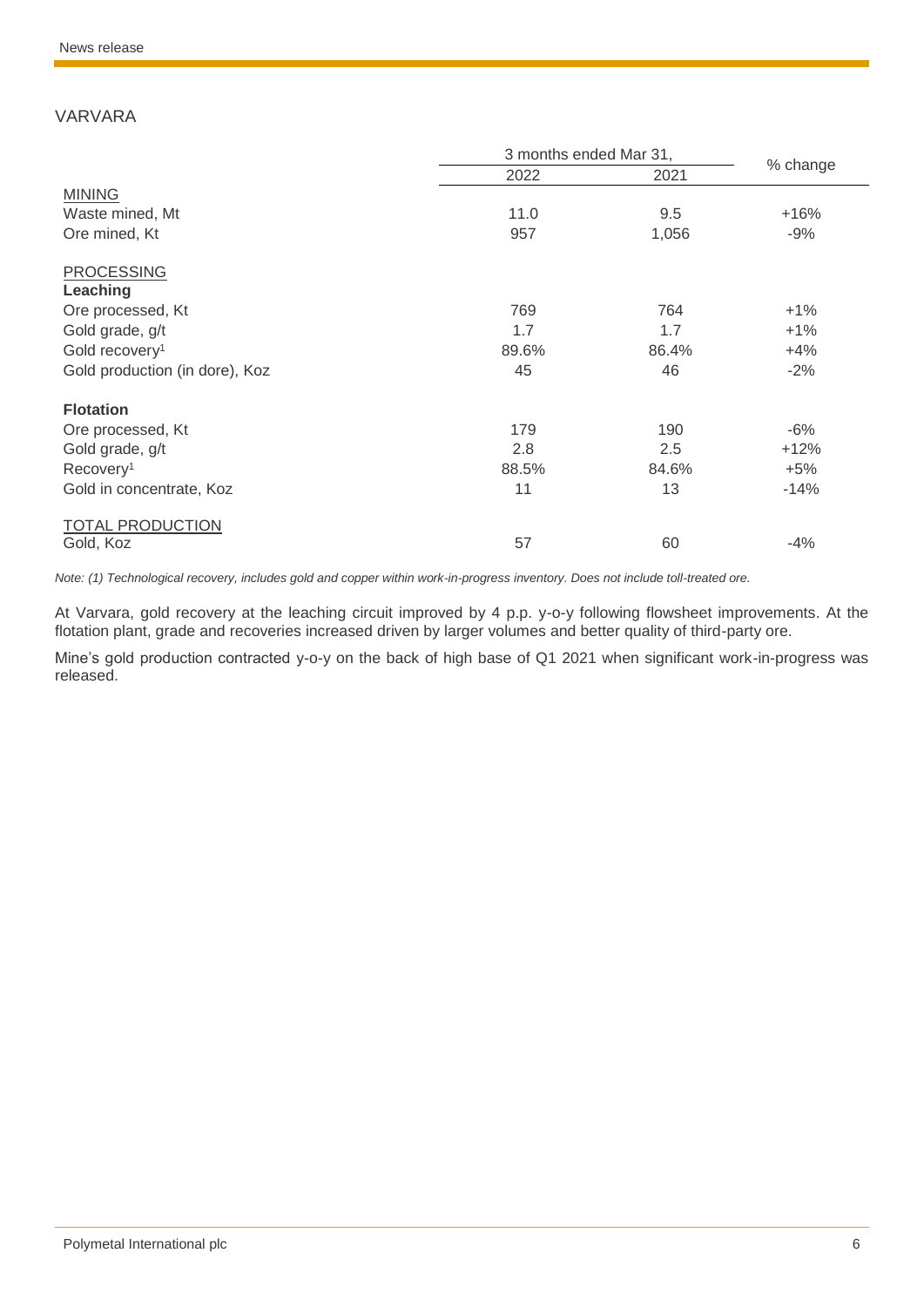### ALBAZINO

|                                       |       | 3 months ended Mar 31, | % change |  |
|---------------------------------------|-------|------------------------|----------|--|
|                                       | 2022  | 2021                   |          |  |
| <b>MINING</b>                         |       |                        |          |  |
| Waste mined, Mt                       | 7.2   | 5.1                    | $+41%$   |  |
| Underground development, km           | 4.6   | 3.3                    | $+40%$   |  |
| Ore mined, Kt                         | 772   | 495                    | +56%     |  |
| Open-pit                              | 569   | 308                    | $+85%$   |  |
| Underground                           | 203   | 187                    | $+9%$    |  |
| <b>PROCESSING</b>                     |       |                        |          |  |
| Albazino concentrator                 |       |                        |          |  |
| Ore processed, Kt                     | 453   | 427                    | $+6%$    |  |
| Gold grade, g/t                       | 3.2   | 4.3                    | $-25%$   |  |
| Gold recovery <sup>1</sup>            | 86.7% | 88.7%                  | $-2%$    |  |
| Gold in concentrate, Koz <sup>2</sup> | 41    | 52                     | $-22%$   |  |
| <b>Amursk POX</b>                     |       |                        |          |  |
| Concentrate processed, Kt             | 43.2  | 48.3                   | $-11%$   |  |
| Gold grade, g/t                       | 44.3  | 52.8                   | $-16%$   |  |
| Gold recovery                         | 96.5% | 96.5%                  | $-0\%$   |  |
| Gold produced, Koz                    | 56    | 77                     | $-28%$   |  |
| <b>TOTAL PRODUCTION</b>               |       |                        |          |  |
| Gold, Koz                             | 56    | 77                     | $-28%$   |  |

*Notes: (1) To concentrate.*

*(2) For information only; not considered as gold produced and therefore not reflected in the table representing total production. Included in total production after Dore production at the Amursk POX.*

At Albazino, production decreased by 28% y-o-y on the back of depletion of high-grade Anfisa pit as well as negative recovery rate dynamics attributable to the increase of share of oxidised ore from Ekaterina mine.

Waste and ore mining volumes were higher driven by Kutyn and Farida development. Underground development advanced due to ramping-up of Ekaterina and Anfisa underground mines.

Kutyn construction progressed on schedule, the project is 80% completed. The Company expects heap leaching to startup in Q3 2022.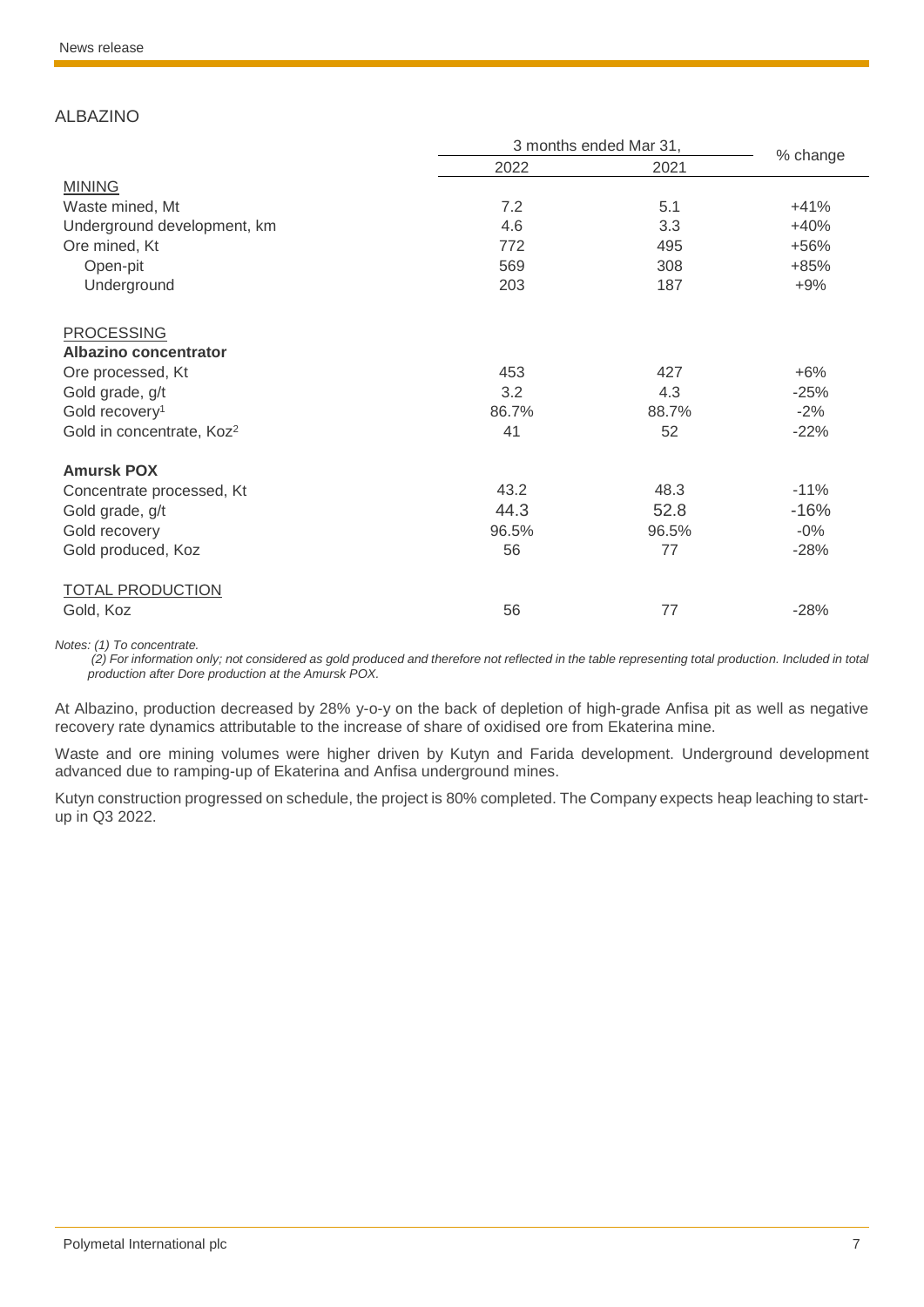### AMURSK POX

|                                        | 3 months ended Mar 31, |                |           |
|----------------------------------------|------------------------|----------------|-----------|
|                                        | 2022                   | 2021           | % change  |
| Concentrate processed, Kt              | 58                     | 60             | $-4%$     |
| Albazino                               | 43                     | 44             | $-2%$     |
| Kyzyl                                  | 14                     | 12             | $+13%$    |
| Nezhda                                 |                        | 0              | <b>NA</b> |
| Mayskoye                               | 0                      | $\overline{0}$ | $+1%$     |
| Veduga                                 | 0                      | 4              | $-100%$   |
| Gold recovery                          | 95.5%                  | 94.9%          | $+1%$     |
| Average gold grade, g/t                | 64.9                   | 69.6           | $-7%$     |
| Total gold produced <sup>2</sup> , Koz | 120                    | 121            | $-1%$     |
| Albazino                               | 56                     | 67             | $-17%$    |
| Kyzyl                                  | 62                     | 43             | $+44%$    |
| Mayskoye                               | 2                      |                | $+61%$    |
| Veduga                                 |                        | 9              | $-100%$   |
| Nezhda                                 |                        |                | <b>NA</b> |

*Notes: (1) Purchased concentrates which are included in reportable production in the Albazino segment. (2) For information only. Already accounted for in production at operating mines.*

POX production was stable. The plant processed the first test batch of Nezhda's gold flotation concentrate demonstrating sufficient recoveries.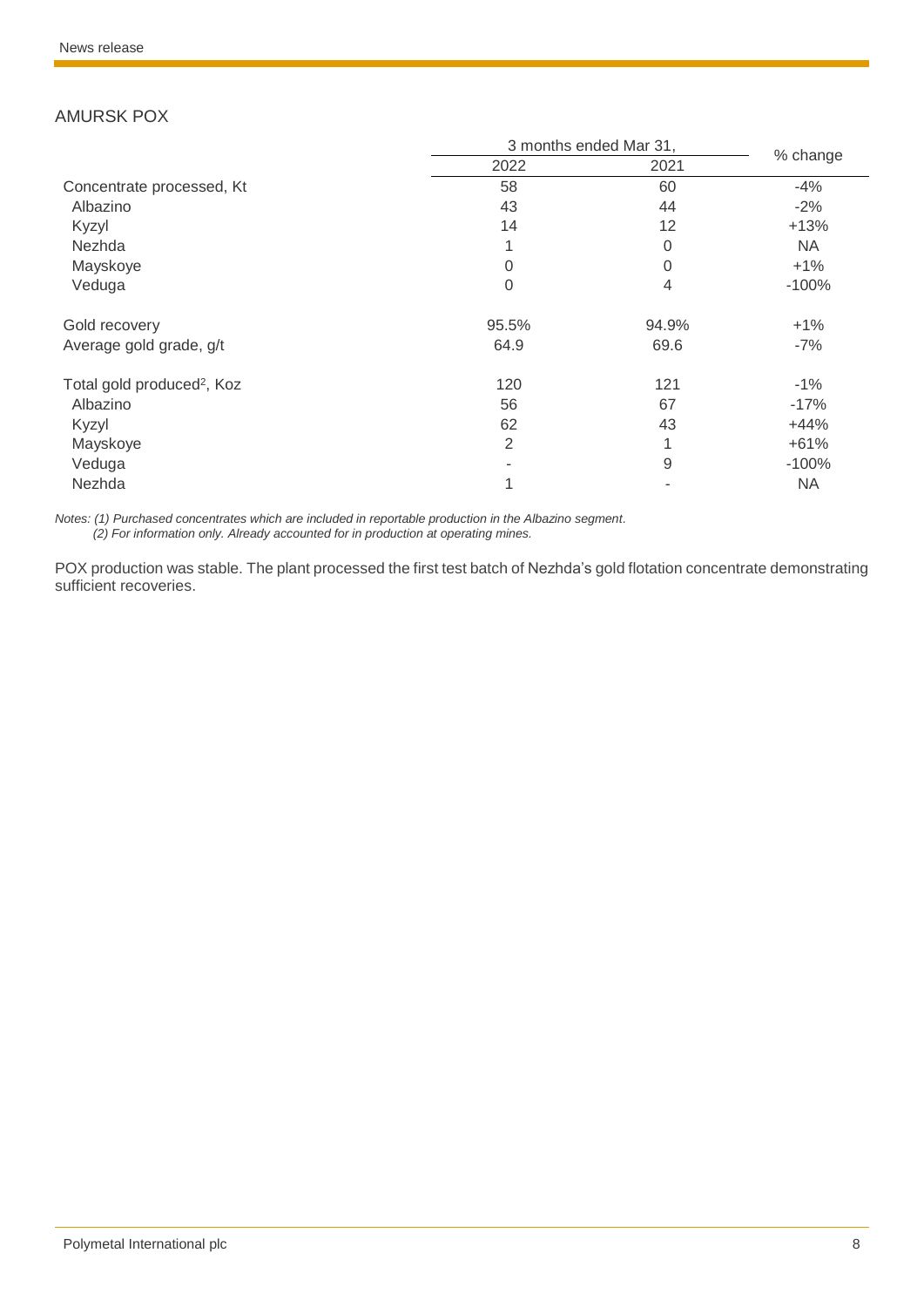### OMOLON OPERATIONS

|                             |                          | 3 months ended Mar 31,   |           |  |
|-----------------------------|--------------------------|--------------------------|-----------|--|
|                             | 2022                     | 2021                     | % change  |  |
| <b>MINING</b>               |                          |                          |           |  |
| Waste mined, Mt             | 1.8                      | 0.3                      | +466%     |  |
| Underground development, Km | 3.0                      | 2.7                      | $+13%$    |  |
| Ore mined, Kt               | 104                      | 73                       | $+43%$    |  |
| Open-pit                    | $\overline{\phantom{a}}$ | $\overline{\phantom{a}}$ | <b>NA</b> |  |
| Underground                 | 104                      | 73                       | $+43%$    |  |
| <b>PROCESSING</b>           |                          |                          |           |  |
| <b>Kubaka Mill</b>          |                          |                          |           |  |
| Ore processed, Kt           | 212                      | 212                      | $+0\%$    |  |
| Grade                       |                          |                          |           |  |
| Gold, g/t                   | 5.8                      | 6.9                      | $-16%$    |  |
| Silver, g/t                 | 24                       | 23                       | $+5%$     |  |
| Recovery <sup>1</sup>       |                          |                          |           |  |
| Gold                        | 92.9%                    | 92.8%                    | $+0\%$    |  |
| Silver                      | 75.8%                    | 77.8%                    | $-3%$     |  |
| Gold production, Koz        | 37                       | 45                       | $-18%$    |  |
| Silver production, Moz      | 0.1                      | 0.1                      | $-3%$     |  |
| <b>Birkachan Heap Leach</b> |                          |                          |           |  |
| Ore stacked, Kt             | ä,                       | 45                       | $-100%$   |  |
| Gold grade, g/t             |                          | 1.0                      | $-100%$   |  |
| Gold production, Koz        | $\mathbf{1}$             | 1                        | $+146%$   |  |
| <b>TOTAL PRODUCTION</b>     |                          |                          |           |  |
| Gold, Koz                   | 38                       | 45                       | $-16%$    |  |
| Silver, Moz                 | 0.1                      | 0.1                      | $-1%$     |  |

*Note: (1) Technological recovery, includes gold and silver within work-in-progress inventory.*

Gold production at Omolon decreased by 16% y-o-y on the back of the planned decline in grade processed.

Waste mine jumped as the development of Burgali open pit progressed, while ore mining there will recommence in Q3 2022. Underground ore mining was higher due to above-the-budget associated ore volumes.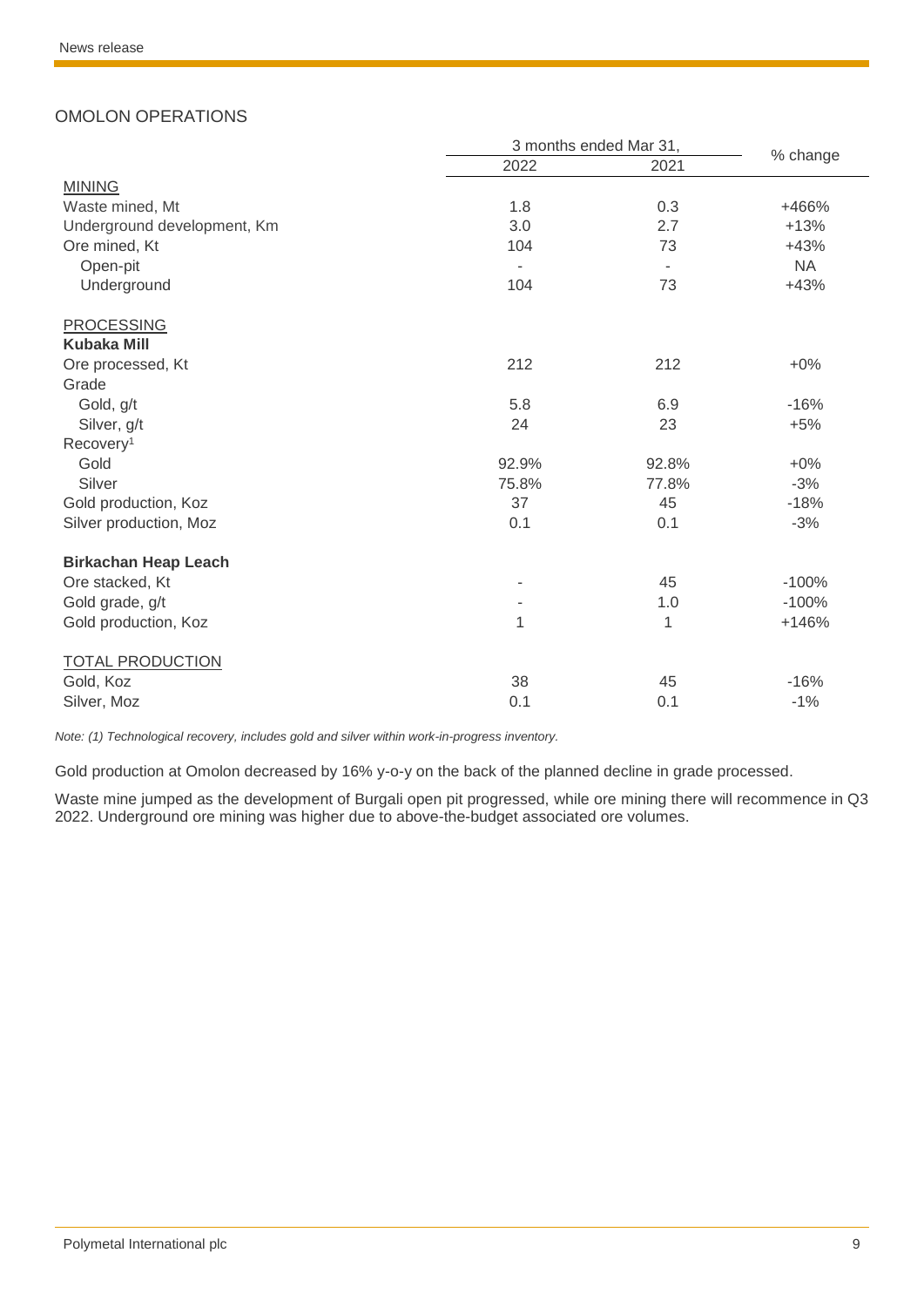### **NEZHDA**

|                                  | 3 months ended Mar 31, |      |           |  |
|----------------------------------|------------------------|------|-----------|--|
|                                  | 2022                   | 2021 | % change  |  |
| <b>MINING</b>                    |                        |      |           |  |
| Waste mined, Mt                  | 4.9                    | 5.3  | $-7%$     |  |
| Ore mined, Kt                    | 604                    | 346  | $+75%$    |  |
| <b>PROCESSING</b>                |                        |      |           |  |
| Ore processed, Kt                | 484                    |      | <b>NA</b> |  |
| Grade                            |                        |      |           |  |
| Gold, g/t                        | 3.7                    |      | <b>NA</b> |  |
| Silver, g/t                      | 30.5                   |      | <b>NA</b> |  |
| Recovery <sup>1</sup>            |                        |      |           |  |
| Gold                             | 73.2%                  |      | <b>NA</b> |  |
| Silver                           | 74.7%                  |      | <b>NA</b> |  |
| Gold in concentrate, Koz         | 42                     |      | <b>NA</b> |  |
| Silver in concentrate, Moz       | 0.4                    |      | <b>NA</b> |  |
| Concentrate shipped, Kt          | 1.1                    |      | <b>NA</b> |  |
| Payable gold in concentrate, Koz | 26                     |      | <b>NA</b> |  |
| <b>Amursk POX</b>                |                        |      |           |  |
| Concentrate processed, Kt        | 1.1                    |      | <b>NA</b> |  |
| Gold grade, g/t                  | 39.6                   |      | <b>NA</b> |  |
| Gold recovery                    | 88.1%                  |      | <b>NA</b> |  |
| Gold produced, Koz               | 1                      |      | <b>NA</b> |  |
| <b>TOTAL PRODUCTION</b>          |                        |      |           |  |
| Gold, Koz                        | 27                     |      | <b>NA</b> |  |
| Silver, Moz                      | 0.2                    |      | <b>NA</b> |  |

At Nezhda, first concentrate was shipped to off-takers. The concentrator achieved design throughput on planned grade. Recovery remained lower than design by 3-4 percentage points as the Company targeted higher improved market liquidity for its products against the backdrop of further tightening in Chinese arsenic restrictions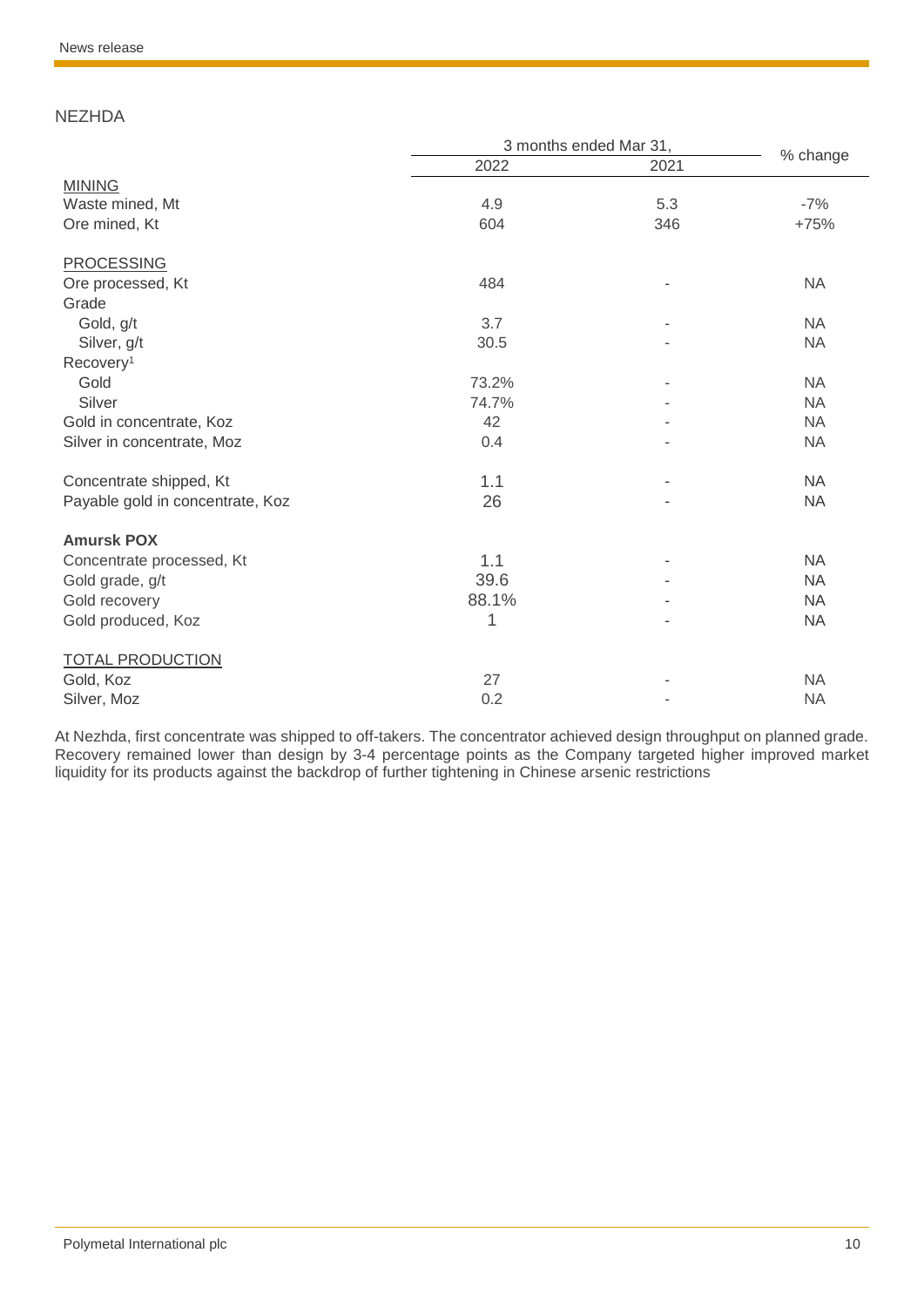#### VORO

|                            | 3 months ended Mar 31, |       | % change  |
|----------------------------|------------------------|-------|-----------|
|                            | 2022                   | 2021  |           |
| <b>MINING</b>              |                        |       |           |
| Waste mined, Mt            | 3.4                    | 0.6   | +481%     |
| Ore mined, Kt              | 76                     | 11    | +570%     |
| <b>PROCESSING</b>          |                        |       |           |
| <b>CIP</b>                 |                        |       |           |
| Ore processed, Kt          | 246                    | 260   | $-5%$     |
| Gold grade, g/t            | 2.1                    | 2.2   | $-3%$     |
| Gold recovery <sup>1</sup> | 85.7%                  | 83.9% | $+2%$     |
| Gold production, Koz       | 18                     | 20    | $-8%$     |
| <b>Heap Leach</b>          |                        |       |           |
| Ore stacked, Kt            |                        | ۰     | <b>NA</b> |
| Gold grade, g/t            |                        |       | <b>NA</b> |
| Gold production, Koz       | 1                      | 2     | $-69%$    |
| <b>TOTAL PRODUCTION</b>    |                        |       |           |
| Gold, Koz                  | 19                     | 22    | $-11%$    |

*Note: (1) Technological recovery, includes gold within work-in-progress inventory*.

At Voro, quarterly gold production contracted due to lower volumes of third-party and Pesherny feedstocks as well as a decrease in volumes processed.

Voro flotation plant construction is 70% completed. Start-up is targeted for Q1 2023

#### **SVETLOYE**

|                          | 3 months ended Mar 31, |       |          |
|--------------------------|------------------------|-------|----------|
|                          | 2022                   | 2021  | % change |
| <b>MINING</b>            |                        |       |          |
| Waste mined, Mt          | 1.6                    | 0.7   | $+144%$  |
| Ore mined (open pit), Kt | 369                    | 390   | $-5%$    |
| <b>PROCESSING</b>        |                        |       |          |
| Ore stacked, Kt          | 312                    | 282   | $+11%$   |
| Gold grade, g/t          | 1.9                    | 4.8   | $-61%$   |
| Gold recovery            | 80.8%                  | 82.1% | $-2%$    |
| Gold production, Koz     | 19                     | 27    | $-30%$   |
| <b>TOTAL PRODUCTION</b>  |                        |       |          |
| Gold, Koz                | 19                     | 27    | $-30%$   |

Gold production at Svetloye recorded a 30% y-o-y decrease on the back of stacking of stockpiled low-grade ore from depleted Lyudmila main pit. Full-year grade is expected to normalize.

Waste mined increase is attributable to development of a new pit at Lyudmila (Nadezhda – launched in 2021), new pushback (Stage 3) at the Emmy pit.